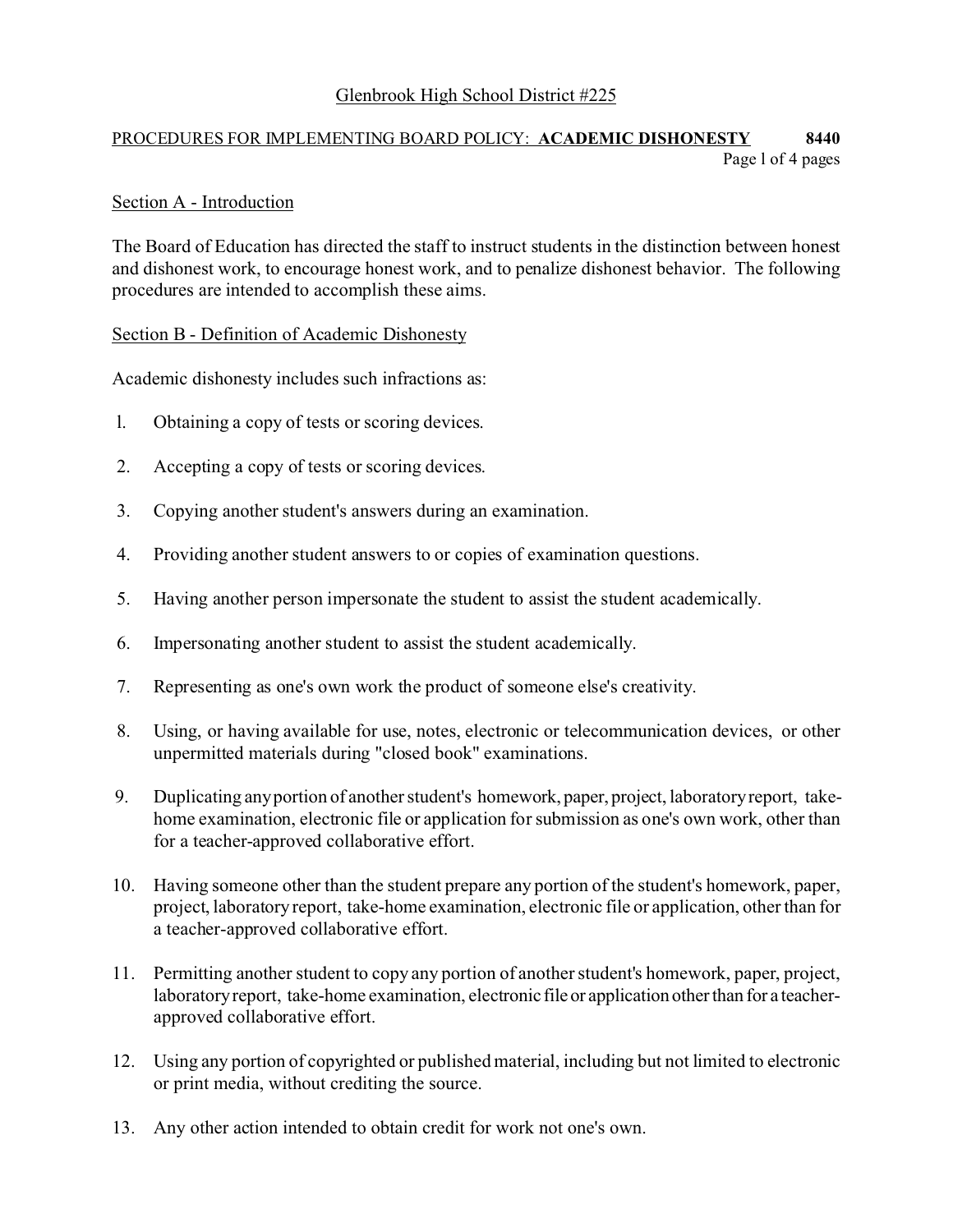# PROCEDURES FOR IMPLEMENTING BOARD POLICY: **ACADEMIC DISHONESTY 8440** Page 2 of 4 pages

# Section C - Informing Students and Parents About the Academic Dishonesty Policy and Procedures

- 1. The principals will include a copy of the Academic Dishonesty Policy and Procedures in the Student Handbook and in the Faculty Handbook.
- 2. Thereafter, within ten days of the start of the school year, the principals will have Appendix A of these procedures read to each student enrolled in their schools.

## Section D - Administering Policy Infractions

- 1. Teachers who discover an act of dishonesty by one of their students will:
	- a. Inform their instructional supervisor of the nature of the infraction.
	- b. Assign the student a failing grade for the assignment involved in the infraction.
	- c. Inform the student of the penalty for the infraction, the seriousness of the offense, the potential consequences of future infractions, and the procedures for appealing the penalty.
	- d. Complete a Referral Form and distribute copies of the form to the student, the student's parents, the student's counselor, and the dean of students.
	- e. Telephone the student's parents and inform them of the infraction, the penalty, and the appeals procedure. (The telephone call may be made by the instructional supervisor.)
- 2. In those cases involving flagrant or repeated offenses, including revocation of privileges under the Code of Conduct, the teacher will complete a Referral Form and will submit the form, through the teacher's instructional supervisor, to the office of the dean of students. The Referral Form will include a recommended penalty. The dean will review the incident and make a decision concerning the alleged infraction. If the charges are found to be valid, the dean will:
	- a. Assign the student one or more of the following penalties:
		- i. A failing grade for the assignment,
		- ii. A failing grade for the grading period,
		- iii. A failing grade for the semester,
		- iv. Removal of academic honors and privileges.
		- v. In some cases of flagrant or continuing infractions, the Dean may recommend the case to the Multi-DisciplinaryReviewCommitteefor dispositionin accordance with the Procedures of Policy 8410: Disciplinary Action Relative to Student Misconduct.
	- b. Notify the teacher, instructional supervisor, student, the student's counselor, and the student's parents of the infraction, the penalty, and the procedures for appealing the penalty. The dean will also arrange for a conference with the student and the student's parents to appraise them of the seriousness of the offense and the potential consequences of future infractions.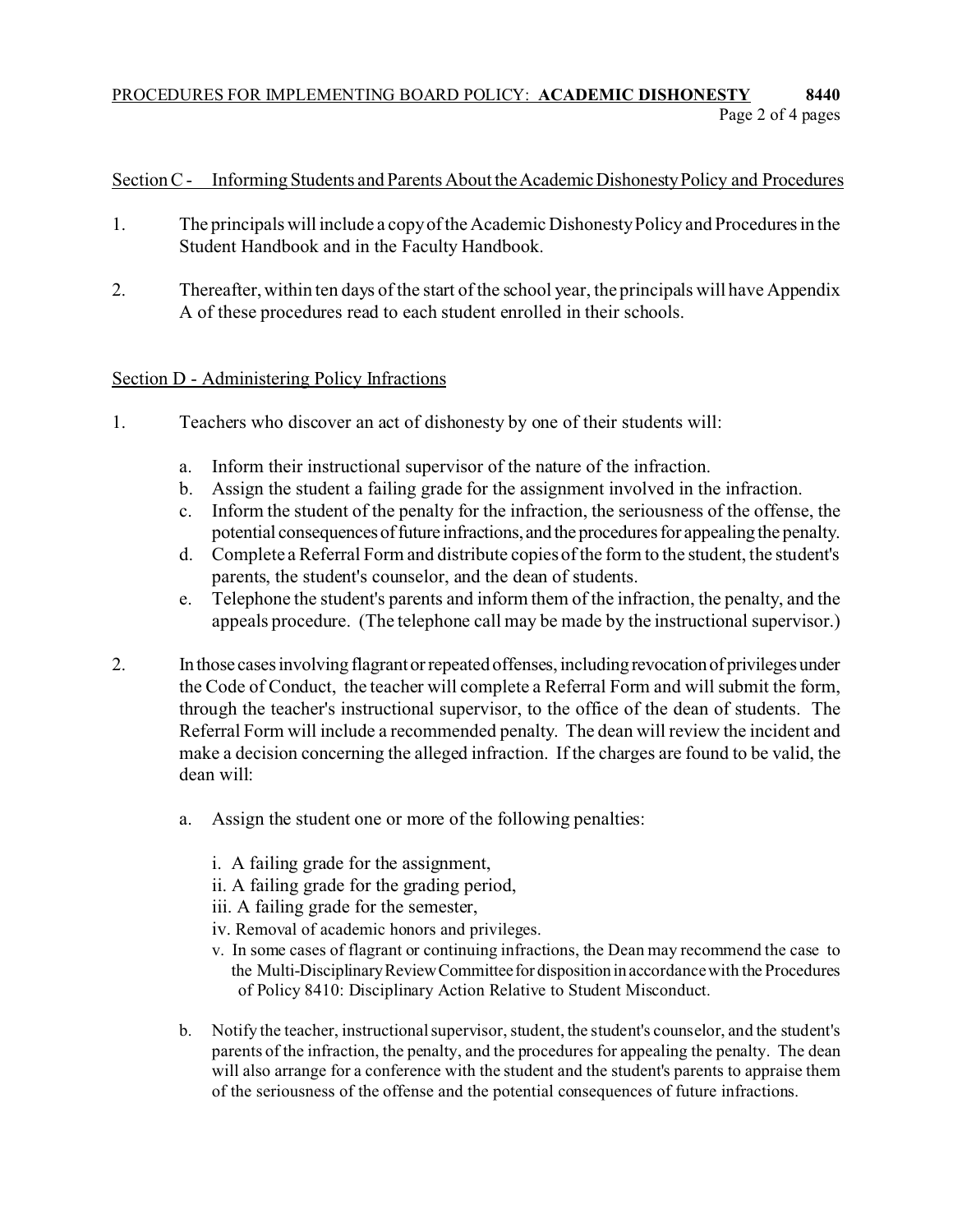## PROCEDURES FOR IMPLEMENTING BOARD POLICY: **ACADEMIC DISHONESTY 8440** Page 3 of 4 pages

c. If the infraction is discovered by a staff member other than the student's teacher, that staff member will inform the student's teacher of the nature of the infraction. The student's teacher will follow the procedure described in Section D of these Procedures.

## Section E - Appeal Procedures

- l. Should the parents or the student desire to appeal a decision by the student's teacher, they must submit to the dean of students a request in writing within three school days following the receipt of notice of the teacher's decision. The appeal may contain a request to the principal to suspend the penalty pending the resolution of the appeal.
- 2. Should the parents or the student desire to appeal a decision by the dean of students, they must submit to the chairman of the Academic Dishonesty Hearing Committee a request in writingwithinthree school days following the receipt of notice of the dean's decision. The appeal may contain a request to the principal to suspend the penalty pending the resolution of the appeal.
- 3. An Academic Dishonesty Hearing Committee will be appointed by the principal and will consist of one student, one teacher, and one associate principal, who will chair the committee. Committee members will be appointed at the start of each school year and will serve for one school year.
- 4. The Committee will call upon the teacher, the instructional supervisor, or the dean to present the incident. The student will be called to explain his/her side of the incident and to answer questions of the Hearing Committee. The parents will be encouraged to attend the hearing. After all facts have been reviewed by the Committee, the Committee will meetin executive session to determine the disposition of the case. The Committee's decision will be communicated to the student, parents, instructional supervisor, the principal, and the teacher by the Committee chairman.
- 5. Should the parents or the student desire to appeal a decision by the Hearing Committee to the Board of Education, the parents or student must submit to the superintendent a request in writing within three school days following the receipt of notice of the Committee's decision.

Adopted: December 3, 1979; Item #7088 Reviewed: October 27, 1986 Revised: January 14, 2002 Renumbered from 8080: April 11, 2005 Revised: July 9, 2007